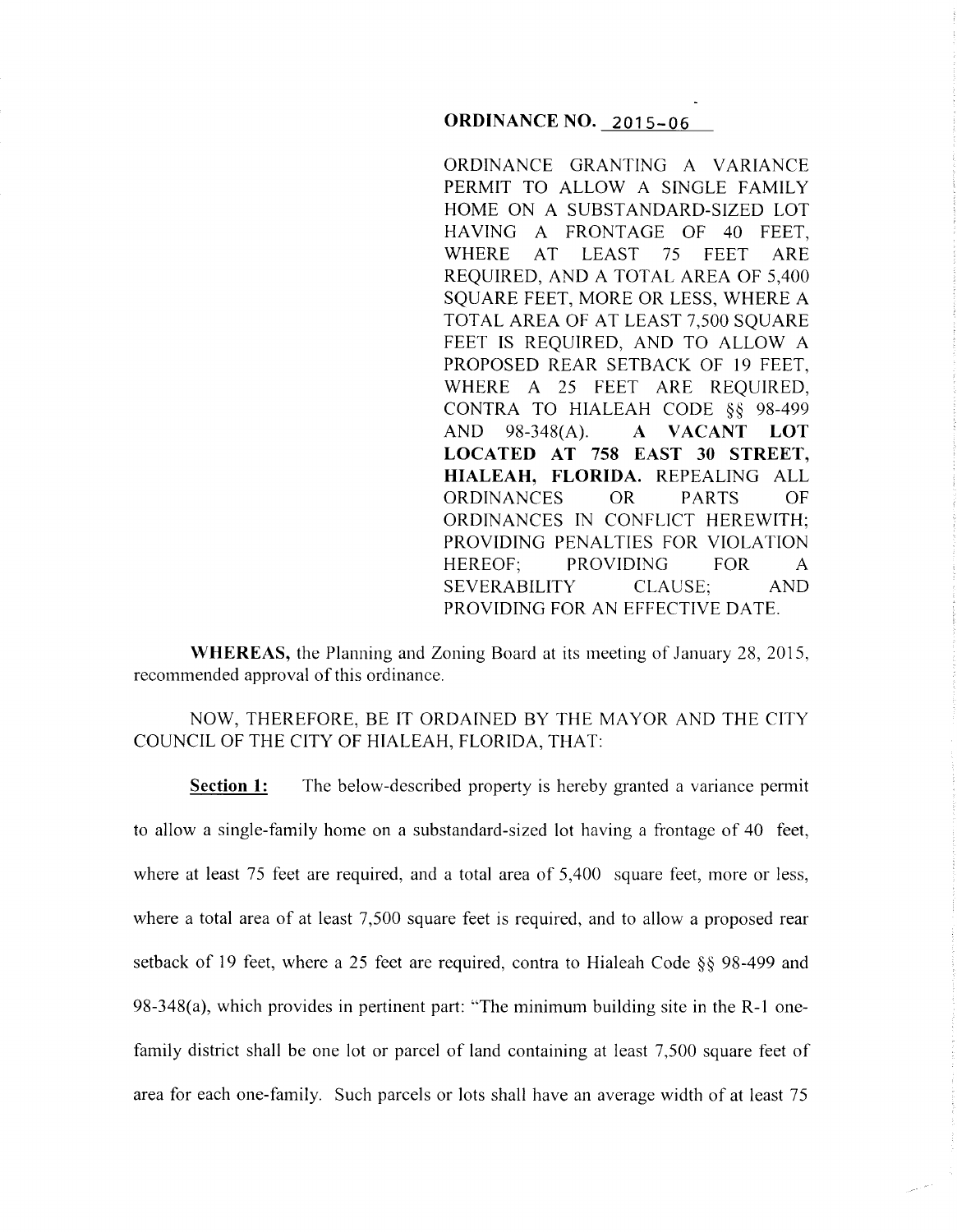feet and shall also have a minimum average depth of 100 feet.  $\cdot$  and  $\cdot$ *<sup>'</sup>(a) Size of* Lots...Further, building permits may be issued for the erection of future structures on existing legally divided parcels of unimproved land in R-1 zones if such lots are at least an average of 40 feet in width and are an average of at least 125 feet in depth, and provided, further, that such future structures are to maintain a 30-foot front yard setback, a 25-foot rear yard setback, and five-foot one-inch side setbacks ... ", respectively. A vacant lot located at 758 East 30 Street, Hialeah, Miami-Dade County, Florida and legally described as follows:

> LOT 9, BLOCK 49-B, OF THIRTEENTH ADDITION TO HIALEAH, A SUBDIVISION ACCORDING TO THE MAP OR PLAT THEREOF, AS RECORDED IN PLAT BOOK 20, PAGE 37, OF THE PUBLIC RECORDS OF MIAMI-DADE COUNTY, FLORIDA, TOGETHER WITH THE 6 FEET ALLY LYING SOUTH AND ADJACENT AS CLOSED PER RESOLUTION R-94-104.

### **Section 2: Repeal of Ordinances in Conflict.**

All ordinances or parts of ordinances in conflict herewith are hereby repealed to the extent of such conflict.

#### **Section 3: Penalties.**

Every person violating any provision of the Code or any ordinance, rule or regulation adopted or issued in pursuance thereof shall be assessed a civil penalty not to exceed \$500.00 within the discretion of the court or administrative tribunal having jurisdiction. Each act of violation and each day upon which any such violation shall occur shall constitute a separate offense. In addition to the penalty prescribed above, the